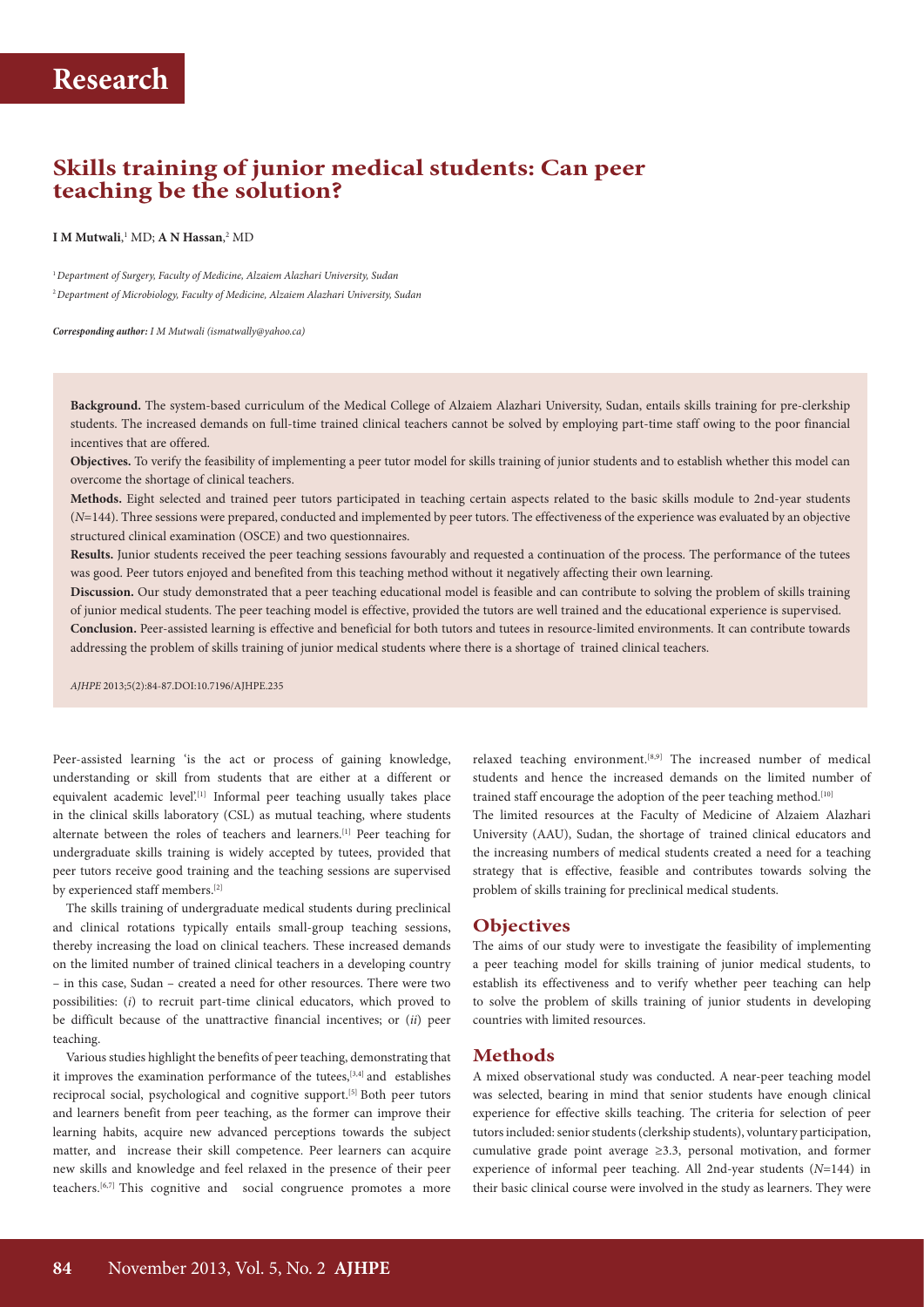# **Research**

informed about the educational experience and that they were to be trained by peers under supervision of the staff.

#### **Training of peer tutors**

Peer tutors (*N*=16) were selected and received 8 weeks of training sessions on the principles, concepts and theories of adult learning and skills teaching in the CSL. They practised how to assess the students formatively and give feedback, demonstrate the five steps of skills teaching in the CSL, set the objectives of the skills training sessions and prepare handouts and checklists for their teaching sessions. Eventually, only 8 peer tutors participated in the study; the other 8 graduated and left the faculty.

Peer learners were divided into groups (*n*=11 or 12) per peer tutor. Every group attended three 2-hour sessions, which were prepared and presented by peer tutors. The staff were present during some of the sessions to help solve administrative problems and to observe the training. The training for learners was done on models, manikins and simulated patients, and thereafter in teaching hospitals. Each peer tutor supervised one or two groups. Nine skills were selected for practice, including intramuscular and intravenous injections; intravenous line insertion; measurement of blood pressure, pulse rate, respiratory rate, and body temperature; insertion of a nasogastric tube; and urethral catheterisation.

#### **Data collection**

Data regarding tutors' and peer learners' perceptions and benefits of peer teaching were collected by means of two separate questionnaires using the 5-point Likert scale (from strongly disagree = 1 to strongly agree = 5). Both questionnaires included an open-ended question about the opinion of the tutors and learners on peer teaching. The questionnaires were handed out to tutors and learners at completion of the educational experience. In addition, learners` performance was assessed by an objective structured clinical examination (OSCE) at the end of the training course. The OSCE, composed of 6 stations (each of 5 minutes' duration) in the CSL, using models, manikins and simulated patients, was used to verify that the learners had acquired all the required skills taught by peers. It was organised by the peer tutors and supervised by trained clinicians who did not participate in teaching.

This study was approved by the Research Committee of the Faculty of Medicine of AAU.

#### **Data analysis**

Version 16 SPSS software was used to analyse the data. All values of the descriptive statistical anlyses were expressed as percentages (mean±SD). The scores of the 5-point Likert scale were calculated and similarly expressed as percentages to indicate agreement or disagreement of tutors and tutees with regard to the statements in the questionnaires.

### **Results**

Out of the total number (*N*=144) of 2nd-year students, 100 (69.4%) responded to the questionnaire of the tutees' perceptions. Forty-six volunteer peer tutors wished to participate in peer teaching; however, only 16 were eligible and selected for training, but eventually only 8 participated in the study. All 8 peer tutors who participated in the study responded to the postintervention questionnaire.

The peer teaching programme was successfully implemented, all scheduled sessions were conducted, there was no absenteeism among the peer learners, and both tutors and learners were very enthusiastic.

Peer learners who participated in the programme accepted the usefulness and benefits of peer teaching (Table 1). About half of the peer learners (48%) thought that there was not enough time for practising the newly acquired skills. Overall, the peer learners rated peer teaching as good or excellent (89%), with a mean Likert scale of 4.25/5. The OSCE held at the end of the training course for assessing students' competence showed a success rate of 100% (Table 2).

In the open-ended question, most of the peer tutees were of the opinion that peer teaching is a good learning experience and an excellent way to learn skills. Participants also mentioned that peer teaching increased their confidence levels, making it easy for them to ask the tutors questions. The only negative aspect mentioned was that they did not have enough time to practise. They concluded that they support the continuation of this model of education. Some of the learners' comments are given below:

'It is a good experience to be taught by our peers, but I think three sessions are not enough.'

'The only negative aspect is that we did not have enough time to practise.' 'Peer teaching is a great way of learning.'

'Tutoring by peers was fun and full of knowledge.'

'The experience makes me more confident.'

'It is a good experience because we feel at ease when asking the peer tutors.'

| Table 1. Peer learners' agreement on the usefulness of peer teaching at Alzaiem Alazhari University, Sudan, 2011 |  |  |
|------------------------------------------------------------------------------------------------------------------|--|--|
|                                                                                                                  |  |  |

|                                                                             | Participants $(N=100)$ |                    |  |
|-----------------------------------------------------------------------------|------------------------|--------------------|--|
| Question                                                                    | Agreement $(\%)^*$     | Mean $(75) \pm SD$ |  |
| 1. Learning objectives were clearly defined by tutors                       | 96                     | $4.37 \pm 0.63$    |  |
| 2. Peer tutors were well prepared for each session                          | 85                     | $4.06 \pm 0.99$    |  |
| 3. Peer tutors enthusiastic for teaching                                    | 82                     | $4.14 \pm 0.83$    |  |
| 4. Peer tutors were skilful                                                 | 89                     | $4.15 \pm 0.87$    |  |
| 5. Peer tutors demonstrated the skills satisfactorily                       | 85                     | $3.99 \pm 0.67$    |  |
| 6. I acquired new skills                                                    | 87                     | $4.08 \pm 0.79$    |  |
| 7. I gained new information                                                 | 91                     | $4.22 \pm 0.66$    |  |
| 8. We allowed enough time to practise skills                                | 52                     | $3.27 \pm 1.29$    |  |
| 9. Peer tutors provided constructive feedback                               | 68                     | $3.67 \pm 0.99$    |  |
| 10. Peer teaching should continue for skills training                       | 79                     | $4.02 \pm 1.06$    |  |
| *Note: agreement is defined as a score of 4 or 5 on a 5-point Likert scale. |                        |                    |  |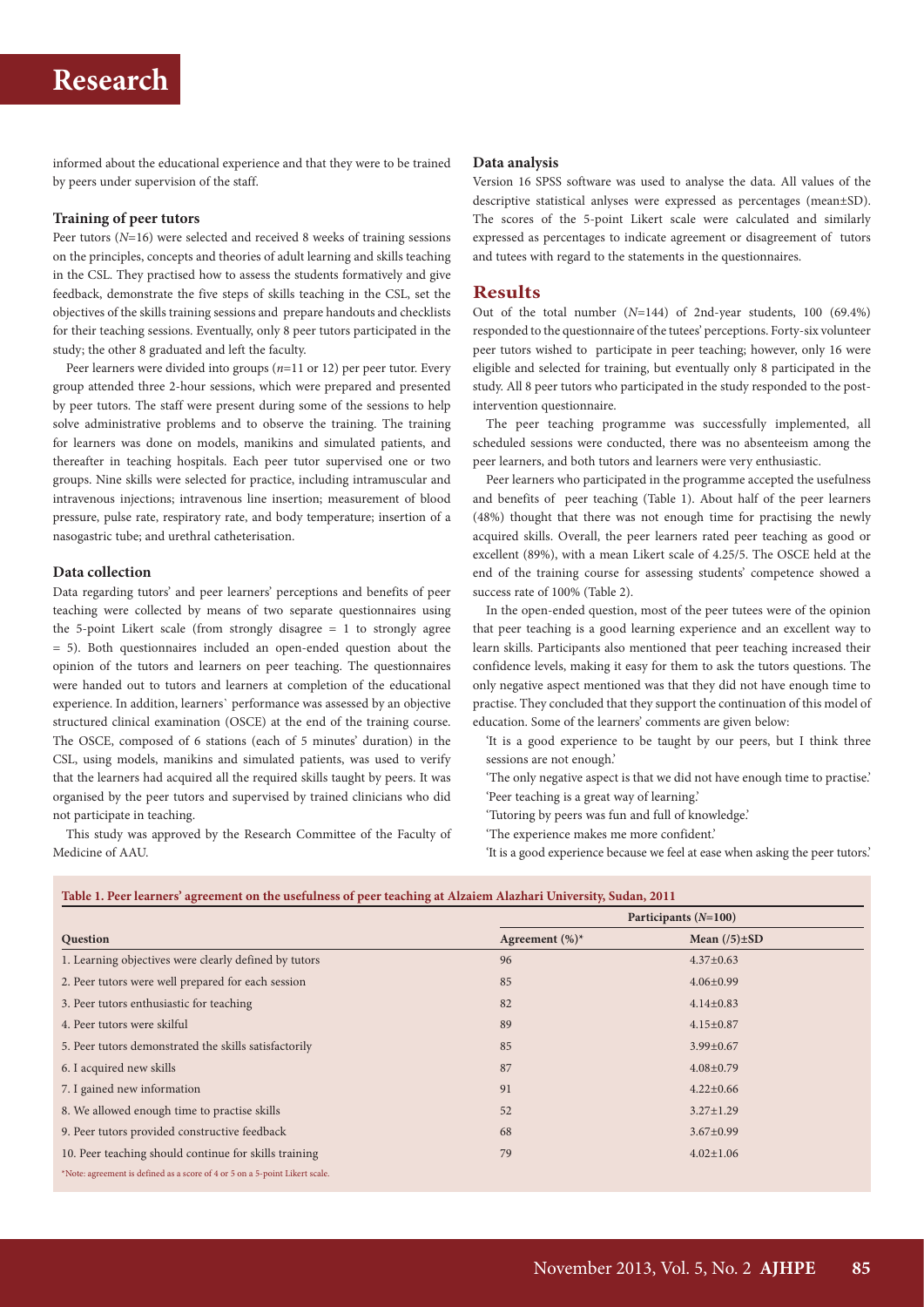# **Research**

Peer tutors demonstrated that participating in teaching junior students did not affect their learning programme as senior students and that it was an enjoyable experience. The responses of peer tutors regarding their perception of peer teaching are given in Table 3.

These comments emphasised the need for more and continuous training of tutors, the necessity for continuation of the programme, and the improvement of the teaching environment in the CSL.

#### **Discussion**

A mixed qualitative/quantitative observational study was conducted to determine: (*i*) the attitude of our junior medical students towards peer teaching; (*ii*) whether they accepted it and found it a useful tool for acquiring skills; (*iii*) its effectiveness; and (*iv*) the students' skills competence. Our study demonstrated that a peer-teaching educational model is feasible in a resource-limited context, provided it is well organised, the peer tutors are trained, and there is supervision. Our selected peer tutors were all well trained for a period of 8 weeks before commencement of teaching. They all demonstrated the steps and methods of teaching skills, and prepared a written model of handouts and checklists for their training sessions.

This finding is consistent with the conclusion that peer teaching in undergraduate clinical skills training is a feasible and an accepted method if tutors receive enough training and the process is supervised.[2] Many studies in medical education during the last decades have documented peer teaching and demonstrated its value in clinical education.[1,6,10 ] Our results add further proof of its suitability as a training tool in a developing country.

| Table 2. The OSCE scores of peer learners' competence at Alzaiem |  |
|------------------------------------------------------------------|--|
| Alazhari University, Sudan, 2011                                 |  |

|                                                   | Students $(N=144)$ |
|---------------------------------------------------|--------------------|
| Grade and (score)                                 | $n\left(\%\right)$ |
| $A$ ( $\geq 80$ )                                 | 69(47.5)           |
| $B+ (75<80)$                                      | 51(36.7)           |
| B(65<75)                                          | 24(15.8)           |
| $C+ (60<65)$                                      |                    |
| C(50<60)                                          |                    |
| $F \left( 50 \right)$                             |                    |
| OSCE = objective structured clinical examination. |                    |

The study demonstrated that junior medical students received peer teaching favourably. They gained new knowledge and acquired skills, and both peer tutors and peer learners benefited from the educational experience. Peer tutors benefited by improving their knowledge and acquiring the skill of teaching, without affecting their own learning programmes as senior medical students.<sup>[12,13]</sup> The peer learners were at ease when communicating with peer tutors, an aspect which can be related to the cognitive and social congruence highlighted by many studies.[5,8,9] The results of our study are in agreement with those of previous studies documenting the benefits of peer teaching in medical education.<sup>[4,6,7-9,11]</sup>

The peer teaching experience was successful, demonstrating its effectiveness and benefits. It also showed that peer teaching can help to solve the problem of skills teaching to junior medical students in a resource-limited environment. Peer learners and peer tutors agreed on the importance of continuation of this programme, and some of the participants requested the inclusion of this model as a formal method in the curriculum. An increasing number of medical students and time constraints on clinical teaching staff (due to increased demands) are leading to the adoption of this method of teaching.<sup>[10]</sup> Formal adoption of peer teaching into curricula can develop medical students' knowledge, skills and attitude.<sup>[3]</sup> The criteria that we used for selection of tutors did not differ from those in the literature.<sup>[13]</sup> Tutees commented that there was not enough time to practise the skills taught, which could be related to the limited number of peer tutors and the relatively large number of learners for each tutor. However, this issue can be solved by allocating 5 - 6 learners per tutor.

To the best of our knowledge, this is the first educational experience using formal peer teaching for skills training in Sudan. The results and tutees' acceptance should encourage other medical colleges in Sudan to formally employ peer teaching to overcome the shortage of trained clinical teachers.

By adoption of peer teaching as a formal method of skills training, the increased involvement and demands on trained clinical teachers will decrease, so that they can spend more time with senior students and on patient care. Formal adoption of peer teaching does not rule out the role of trained clinical teachers in the teaching of junior students. They also have an important role in training peer tutors, watching their performance and giving them advice for improvement.

 To increase the benefits of our peer-teaching experience, the number of skills and tutors should be increased. There should be a follow-up

|  |  |  | Table 3. Peer tutors' responses regarding peer teaching at Alzaiem Alazhari University, Sudan, 2011 |
|--|--|--|-----------------------------------------------------------------------------------------------------|
|--|--|--|-----------------------------------------------------------------------------------------------------|

|                                                                       | Peer tutors $(n=8)$     |                 |  |
|-----------------------------------------------------------------------|-------------------------|-----------------|--|
| <b>Question</b>                                                       | Agree/disagree $(\%)^*$ | $Mean \pm SD$   |  |
| 1. Peer teaching interfered with my learning as a senior student*     | 100                     | $4.75 \pm 0.46$ |  |
| 2. Participating in peer teaching improved my skills                  | 100                     | $4.75 \pm 0.46$ |  |
| 3. Peer teaching helped me to gain more knowledge                     | 100                     | $4.75 \pm 0.46$ |  |
| 4. I was well informed and trained for peer teaching                  | 100                     | $4.62 \pm 0.51$ |  |
| 5. I felt comfortable participating in teaching and evaluating peers  | 100                     | $4.62 \pm 0.51$ |  |
| 6. Trained peer tutors can participate effectively in skills teaching | 100                     | $4.87 \pm 0.35$ |  |
| 7. Participating in peer teaching encouraged me to teach mates        | 75                      | $4.00 \pm 0.75$ |  |
| 8. My overall rating for peer teaching                                | 100                     | $4.62 \pm 0.51$ |  |
|                                                                       |                         |                 |  |

ote: Agreement is defined as a response of 4 or 5 on a 5-point Likert scale for questions 2 - 8, and disagreement as a response of 1 or 2 for question 1.